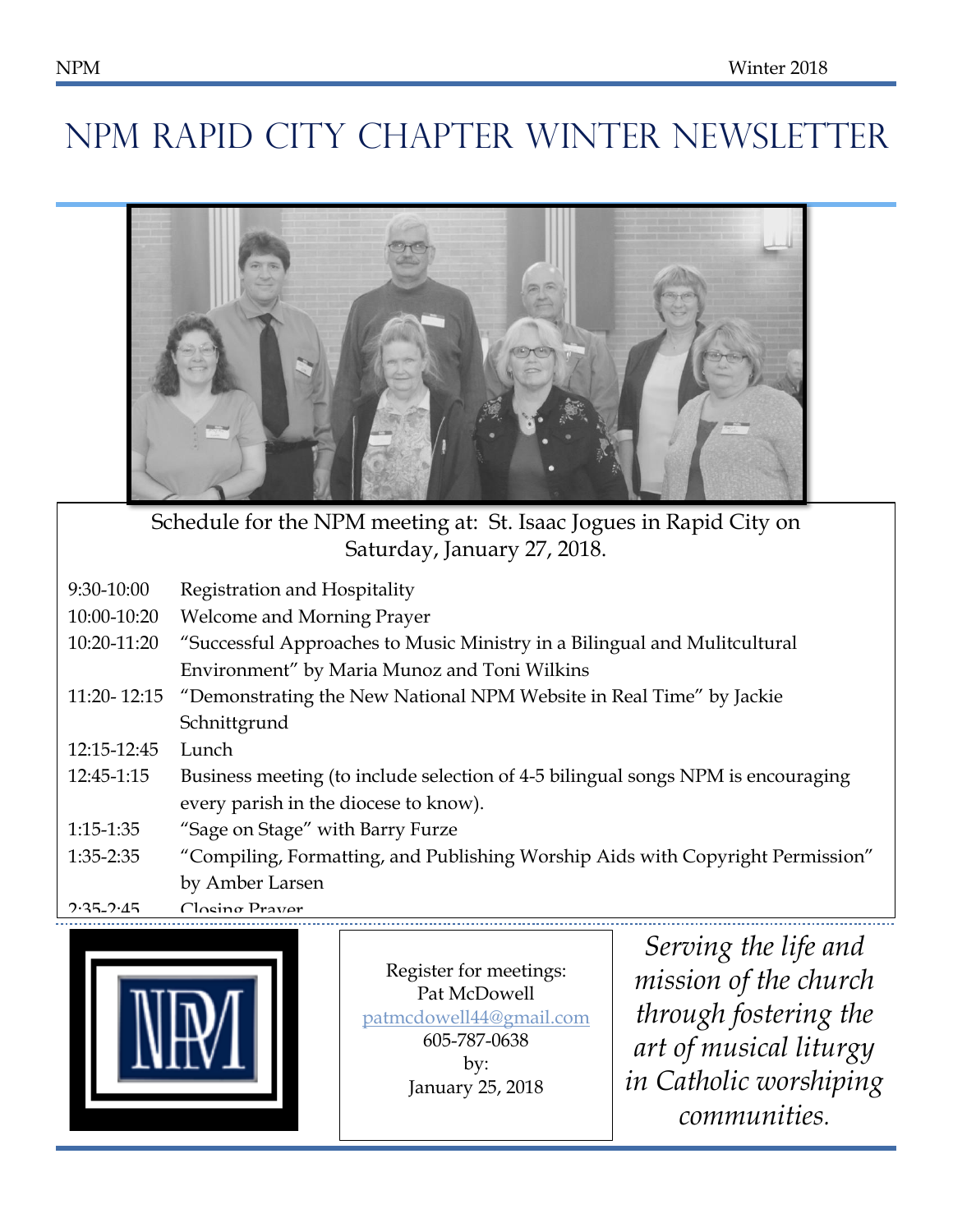

## **2017 NPM Recognition & Awards**

**25 Years of Service** Phoebe Lemke, Linda Dahlgren, Jim Keller and Barb Gross **40 Years of Service** Margaret Lindskov, Carlotta Aberle, Gerilynn Hahne, Colleen Keller, Marlene Biegler and Sheila Schweitzer **50 Years of Service** Joan Bachmeier **Emerging Youth Music Minister Award** Kaleb Wilkening **Emerging Music Minister Award** Rob Danielson **Peggy Langenfeld Award** Jessica Hicks **St. Cecilia Awards for Laity** Joan Bachmeier, Rose Comp and Angela Weber **St. Cecilia Award for Clergy** Fr. Brian Lane

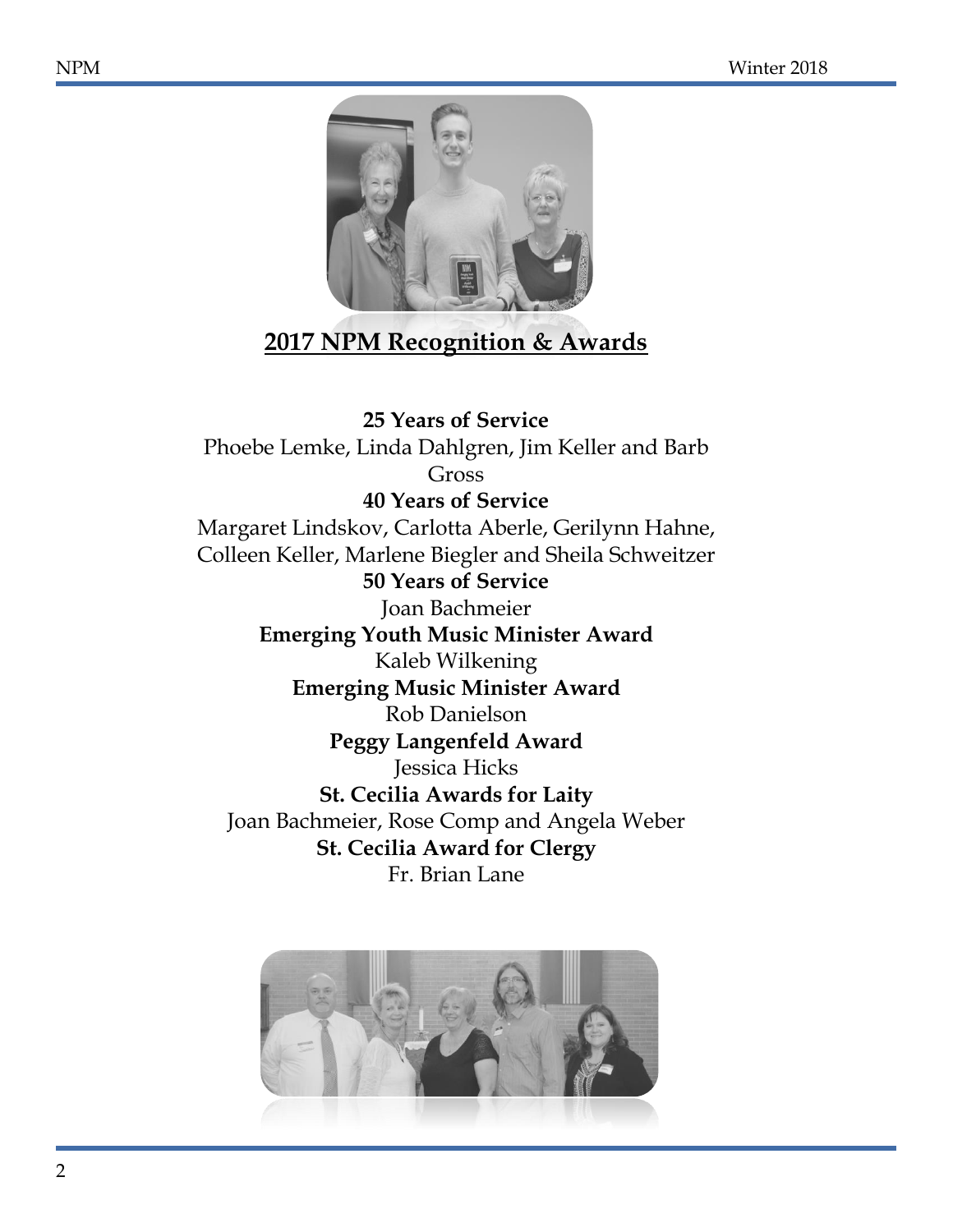# Summary of the October 7, 2017 Meeting

#### **National Pastoral Musicians Recognize Music Ministers**

On October 7th, the Rapid City Chapter of National Pastoral Musicians held its Fall Meeting at St. Therese of the Little Flower Church in Rapid City. It was a day of singing and celebration.

After a welcome and morning prayer, the members enjoyed a vocal concert. St. Martin Village Singers, St. Therese Choir, St. Rose of Lima Choir, Joyful Sounds Choir of Blessed Sacrament and Chorus Angelorum Choir of Blessed Sacrament charmed the members with a range of musical selections. Colleen Mahrt of St. John the Baptist Parish in Custer, was our first Sage on Stage speaker. She delighted her audience as she talked about her musical journey that took her to many countries as her husband served in the military. Following a "Name that Hymn" exercise, the members enjoyed a delicious lunch provided by Real Fork, a non-profit catering service that "nourishes relationships within our community." St. Rita's Court of the Catholic Daughters served the lunch with efficiency and good humor. After lunch, the Chapter acknowledged members for their service. Recognized for 25 years of

service were Phoebe Lemke, Linda Dahlgren, Jim Keller and Barb Gross. Recognized for 40 years of service were Margaret Lindskov, Carlotta Aberle, Gerilynn Hahne, Colleen Keller, Marlene Biegler, and Sheila Schweitzer. For 50 years of service, Joan Bachmeier was recognized. Two new awards were introduced this year. Kaleb Wilkening received the Emerging Youth Music Minister Award, and Rob Danielson accepted the Emerging Music



Minister Award. Other awardees were: Jessica Hicks, Peggy Langenfeld Award; Joan Bachmeier, Rose Comp, and Angela Weber, St. Cecilia Awards for Laity and Fr. Brian Lane, St. Cecilia Award for Clergy. Fr. Kerry Prendiville spoke eloquently on a pertinent topic as he talked about "Poetry and Sacred Word in Liturgical Music." Fr. Prendiville is the pastor for St. Therese of the Little Flower Parish. The next Rapid City Chapter NPM meeting will be on Saturday, January 27, 2018 at St. Isaac Jogues Church in Rapid City. The day's meeting will feature Maria Munoz and Toni Wilkins on "Successful Approaches to Music Ministry in a Bilingual and Multicultural Environment," Amber Larsen on "Compiling, Formatting, and Publishing Worship Aids with Copyright Permission," and Jackie Schnittgrund on "Demonstrating the New National NPM Website in Real Time." During the business meeting, we will finalize a vote on bilingual songs initially voted on at the October 7th meeting. Based on this final vote, members will be encouraged to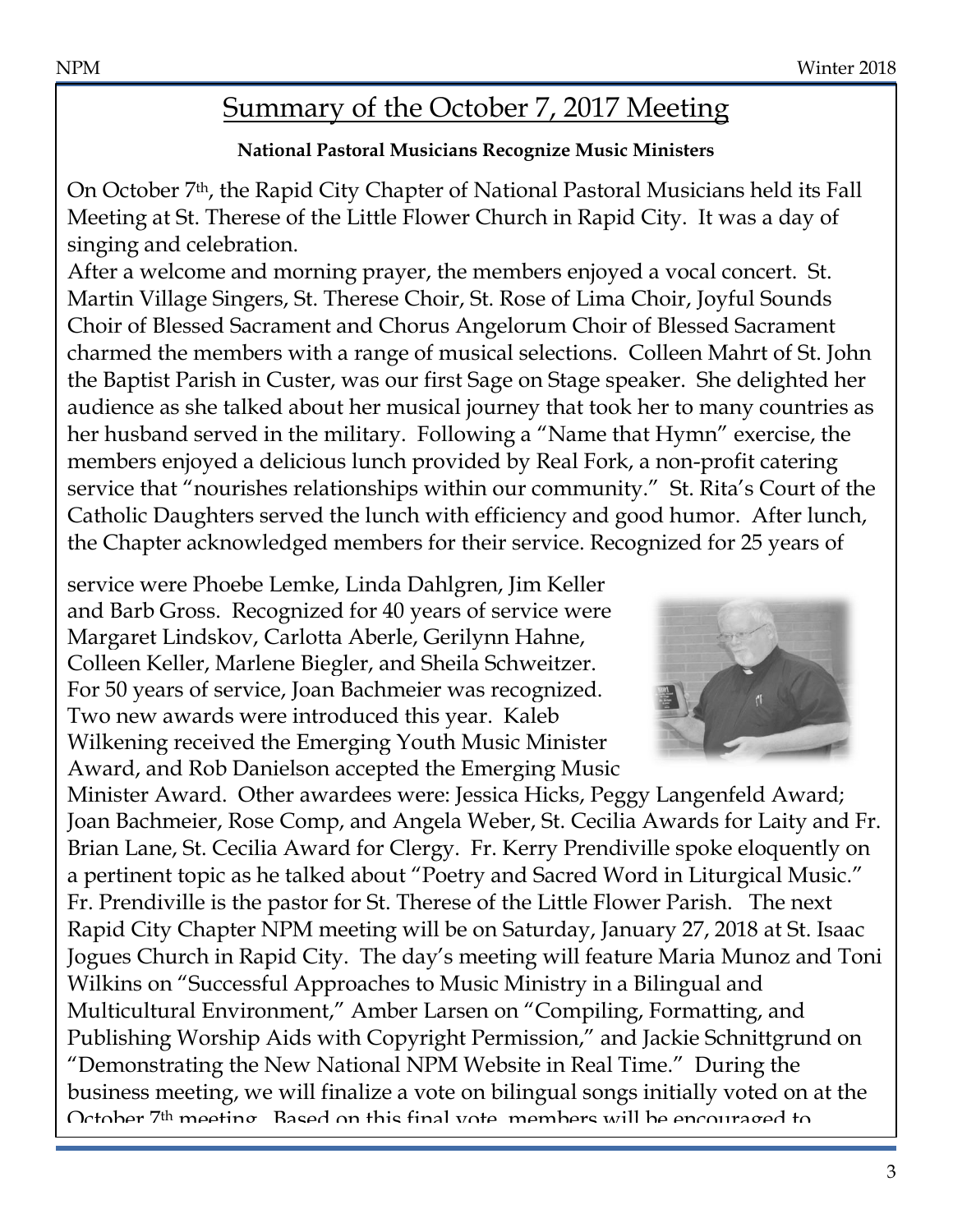### Directors Letter

#### Dear NPM Members,

A huge "thank you" to **Marlene Biegler** and **Margaret Lindskov** for their tremendous work on our Silent Auction. Thanks to their coordinated effort and your generous contributions and purchases, our NPM chapter has some financial breathing room. Ahhhh. Thank you Marlene and Margaret!!!!

We are extremely excited about our upcoming NPM meeting at St. Isaac Jogues in Rapid City on **Jan. 27**. **Toni Wilkins** and **Maria Munoz** will share their insights during their presentation, "Successful Approaches to Music Ministry in a Bilingual and Multicultural Environment." Both Toni and Maria are past St. Cecilia recipients and they will bring many worthwhile topics to our attention. Both have been leaders in bringing music ministry in their areas to a higher level of excellence and scope. During the business meeting, we will finalize a vote on **4-5 bilingual songs** that NPM encourages all parishes in the diocese to use in their music liturgies. Jackie Schnittgrund will present, **"Demonstrating the New National NPM Website in Real Time."** You will discover ways to access video workshops related to singers, cantors, and the aging voices plus guitar, accompanying, and organ techniques. Planning guides for psalms, anthems, and songs will be examined. Essays, resources, and published articles on a variety of topics are available on the website. Our Sage on Stage will be **Barry Furze** from Sturgis. Barry will share strategies from his music ministry that have proven valuable throughout his many years as an organist, director, and leader of music. Many of us need good techniques while compiling and printing



worship aids. **Amber Larsen from OLPH will present, "Compiling, Formatting, and Publishing Worship Aids with Copyright Permission."** Since she prepares these handouts on a regular basis, Amber has discovered many ways that can help you make your worship aids appealing, attractive, and useful. Bearing in mind that copyright permission is of utmost importance, Amber will cover this thoroughly**. Please submit your luncheon reservations to Pat McDowell no later than Jan. 22 [patmcdowell44@gmail.com](mailto:patmcdowell44@gmail.com) or call (605) 787-0638**.

Please reserve **March 3** for our NPM meeting as Fr. Mark McCormick presentation will be "Prayer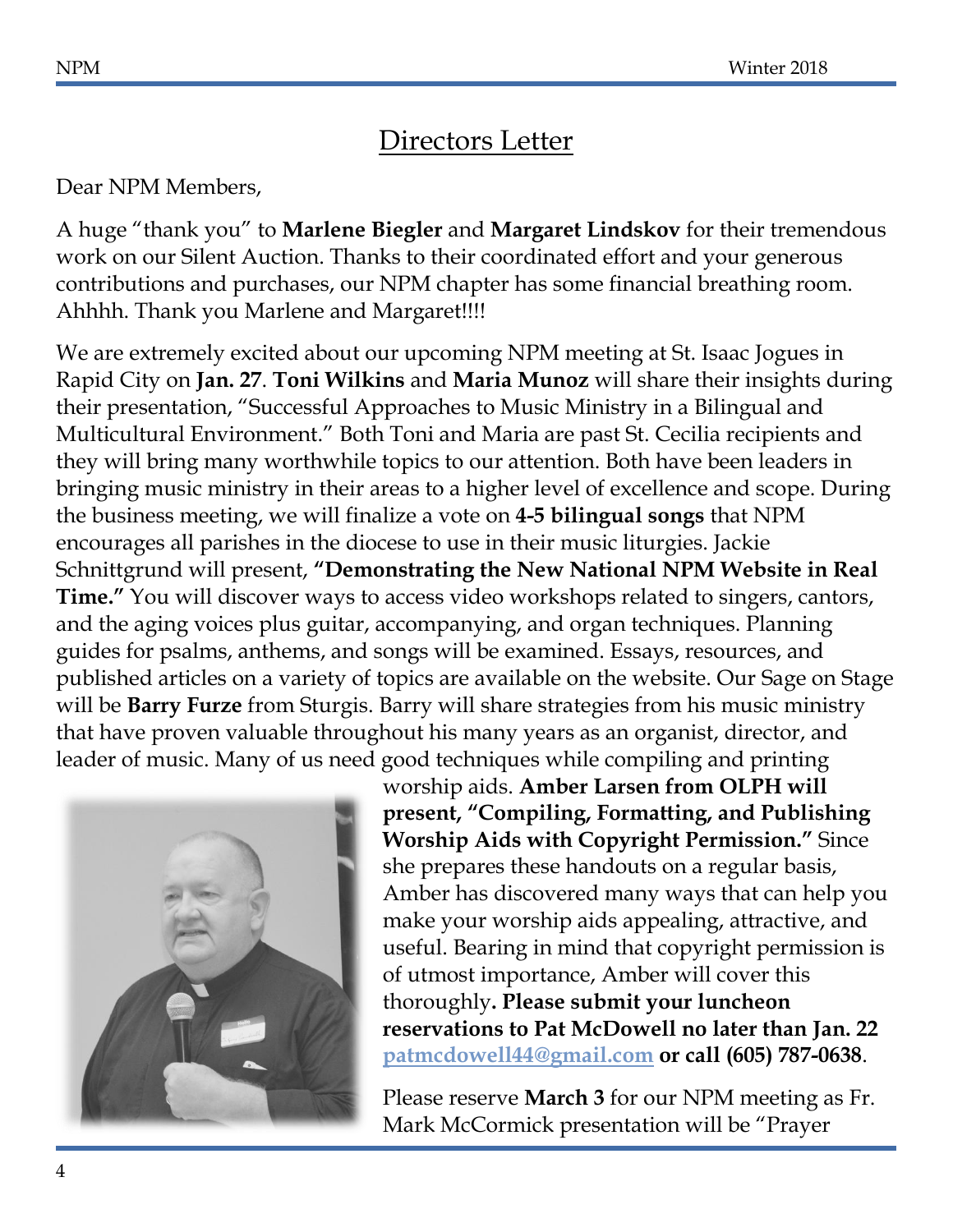### Encounter of Hearing and Seeing the Word of God:

Visio Divina." There will be **FREE MUSIC** from a reading packet provided by GIA publishing. During the **summer**, we are hoping to join forces with the local chapter of AGO (American Guild of Organists). We have yet to finalize the schedule of events, locale, date, and time but it will involve joining our singing voices with many music ministers from a variety of faith communities as we make a "joyful noise unto the Lord." Due to a miscalculation on my part, we discovered that our  $30<sup>th</sup>$  anniversary as an NPM chapter will not occur until 2020. So save your noisemakers and party hats.

We need some person(s) to be in charge of **recruiting** our members. Through our board and the national organization, we have compiled a number of recruitment techniques. We just need a person or team to put these strategies into action. Please call Jackie call at 605-390-7748 if you or your parish music ministers could assist us in this endeavor.

God bless,

Jackie Schnittgrund and Carman Timmerman

Co-Directors, Rapid City NPM Chapter

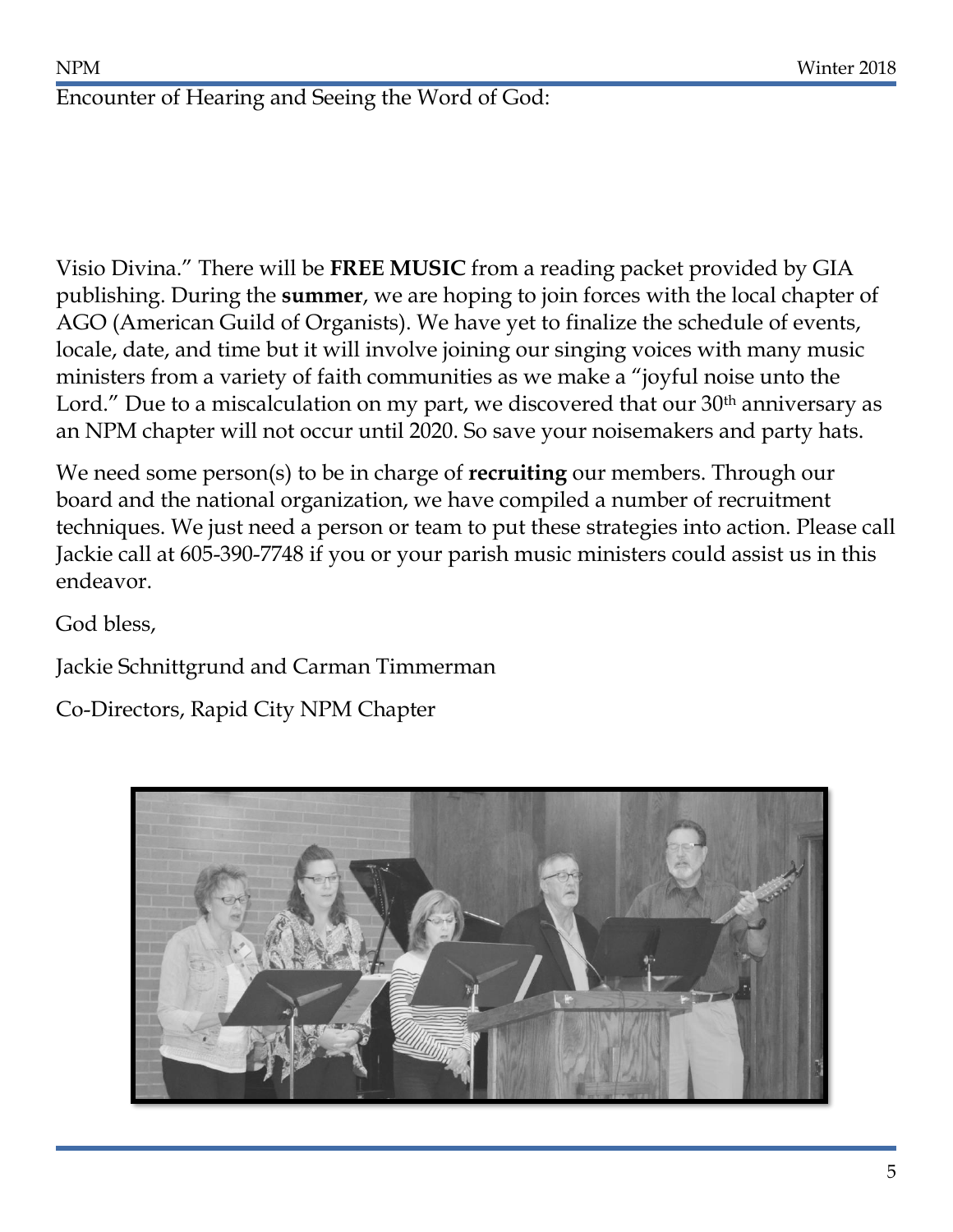## **Rapid City Chapter's First Silent Auction a Success**

The Rapid City NPM Chapter was running critically short on funds to support its financial needs; therefore, it was decided to do some sort of fundraising. Marlene Biegler and Margaret Lindskov offered to coordinate a Silent Auction on behalf of the chapter. After some thought and brainstorming, it was decided to do a social media type of fundraiser. As a first-time auction, they moved forward using Facebook as the source of exposure to the Rapid City Diocese. It was revisited once the event had closed.

Both Margaret and Marlene were extremely pleased with the selection. In all, they had thirty-eight contributed items from eighteen donors including generous donations from five of our diocesan priests. When the dollars were totaled, the silent auction generated \$1264.00.

Margaret and Marlene have generously offered to facilitate the Silent Auction again and already have four items donated. Please contact either Margaret or Marlene regarding your contributed auction items [\(napa\\_212@yahoo.com](mailto:napa_212@yahoo.com) or [gmalindskov@yahoo.com\)](mailto:gmalindskov@yahoo.com). Their recommendation is to have the items collected with bid sheets ready and all donations displayed at the NPM Summer 2018 meeting. Bidding would close at the Fall 2018 meeting.

Thank you, Margaret and Marlene. Well done!

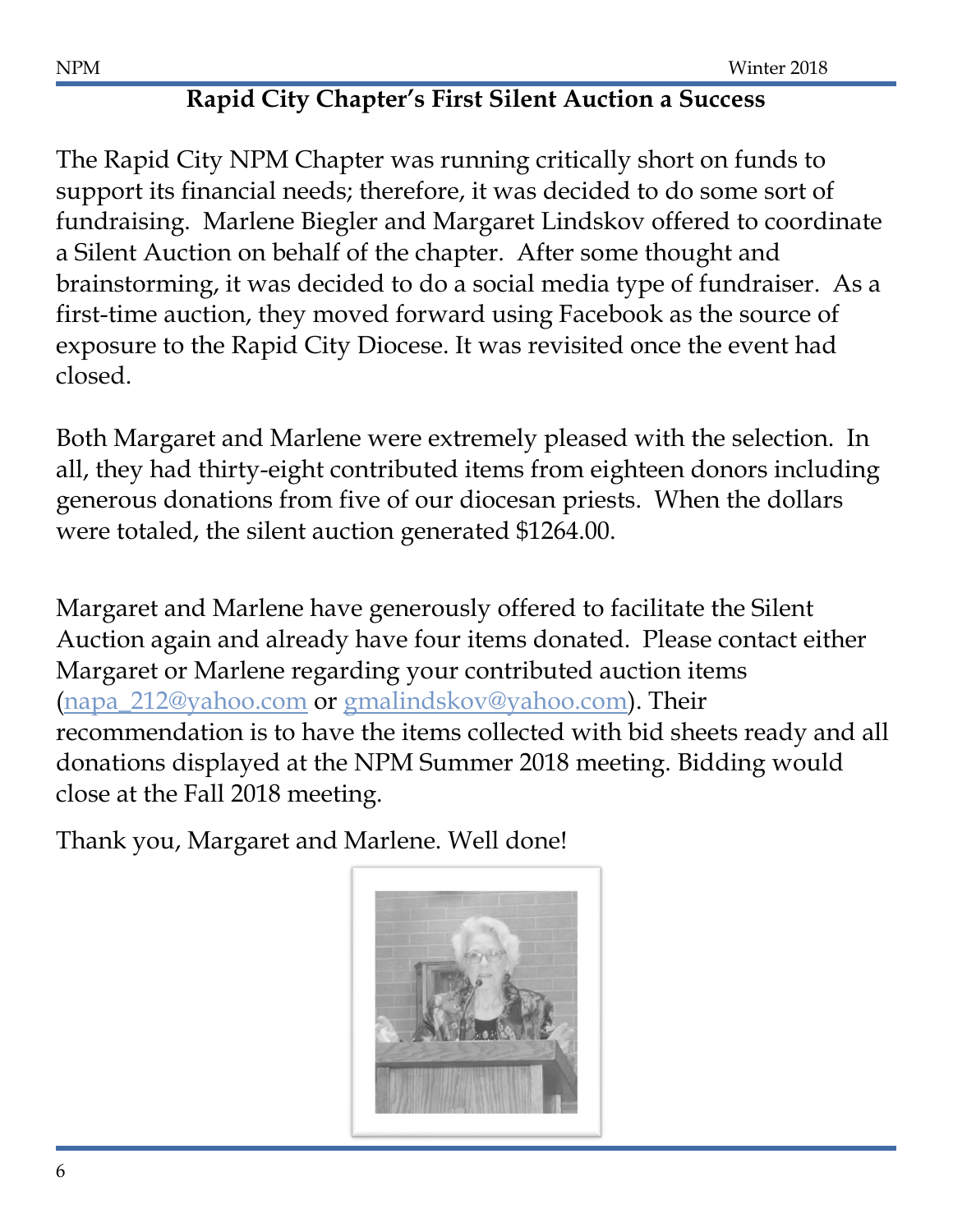### **Social Media Update – Winter 2018 Carman Timmerman, Co-director Rapid City Chapter**

Hello, this update is the first in what we plan as a regular feature of our Rapid City Chapter newsletter. As warranted, I'll provide an update on our chapter and/or national association website(s) and our chapter Facebook page plus any other NPM social media news as it pops up. **Social Media** - So, what do we mean by *social media*? According to Merriam-Webster, "*social media* are forms of electronic communication (such as websites for social networking and microblogging) through which users create online communities to share information, ideas, personal messages, and other content (such as videos)." That brings us back to our chapter and/or national association website(s) and our chapter Facebook page as well as our newsletter (since the newsletter is produced as hardcopy and electronically on our website). I thought you might be interested in our own behind-the-scenes social gurus—check them out. **Website (npmrc.org)** - Eric Helgeson, a member of Blessed Sacrament Parish and meteorologist for the U.S. National Weather Service, keeps our website running and updated. **Facebook (National Association of Pastoral Musicians Rapid City Chapter)** - Jessica Hicks, a member of the Cathedral of Our Lady of Perpetual Help Parish and occupational therapist for the Rapid City area schools, maintains and informs our Facebook page. **Newsletter (mailed to members and linked on our website)** – Marti Nesland, a member of Blessed Sacrament Parish and former special education teacher, develops our chapter newsletter. We appreciate and value the contributions that Eric, Jessica, and Marti make to communicate with the NPM Rapid City Chapter members so that we may enrich our parishes' music liturgy. **NPM National Survey of Chapter Websites and Facebook Pages Survey** In the summer of 2017 Peter Brockmann, member of the NPM National Committee for Chapters, sent NPM Chapters the findings of surveys he had done of chapter websites and Facebook pages. Peter noted that our website was "doing well," and he had some suggestions for improving links. Regarding the Rapid City Chapter Facebook page, Peter reported that our page was "impressive," and he suggested some strategies for engaging Facebook followers. **Local Survey of Chapter Websites Content**

After reading Peter Brockmann's analysis, I was curious to see how we could improve our website. So, I conducted my own survey of NPM chapter websites to see what was out there, and what we might use to improve our Rapid City Chapter website.

Thirty-five chapters are listed as having websites with 33 of these sites being active. For these active chapters, I recorded the links on chapter website, ranking them by frequency of appearance. Here are the top six: news / events (24), home (23), membership / join us (21), about (us) / contact (us) (18), resources / forms (13) and leadership / chapter officers / governance (13). Of note, the Rapid City Chapter website contains all of these links with the exception of "membership / join us." Based on these findings, we will be looking at our current website content for ways to improve our content and make it appealing to you and interested others. If you're interested in looking at the local survey of chapter websites content in its entirely, just email me (carmantimmerman@gmail.com), and I'll send you the survey.